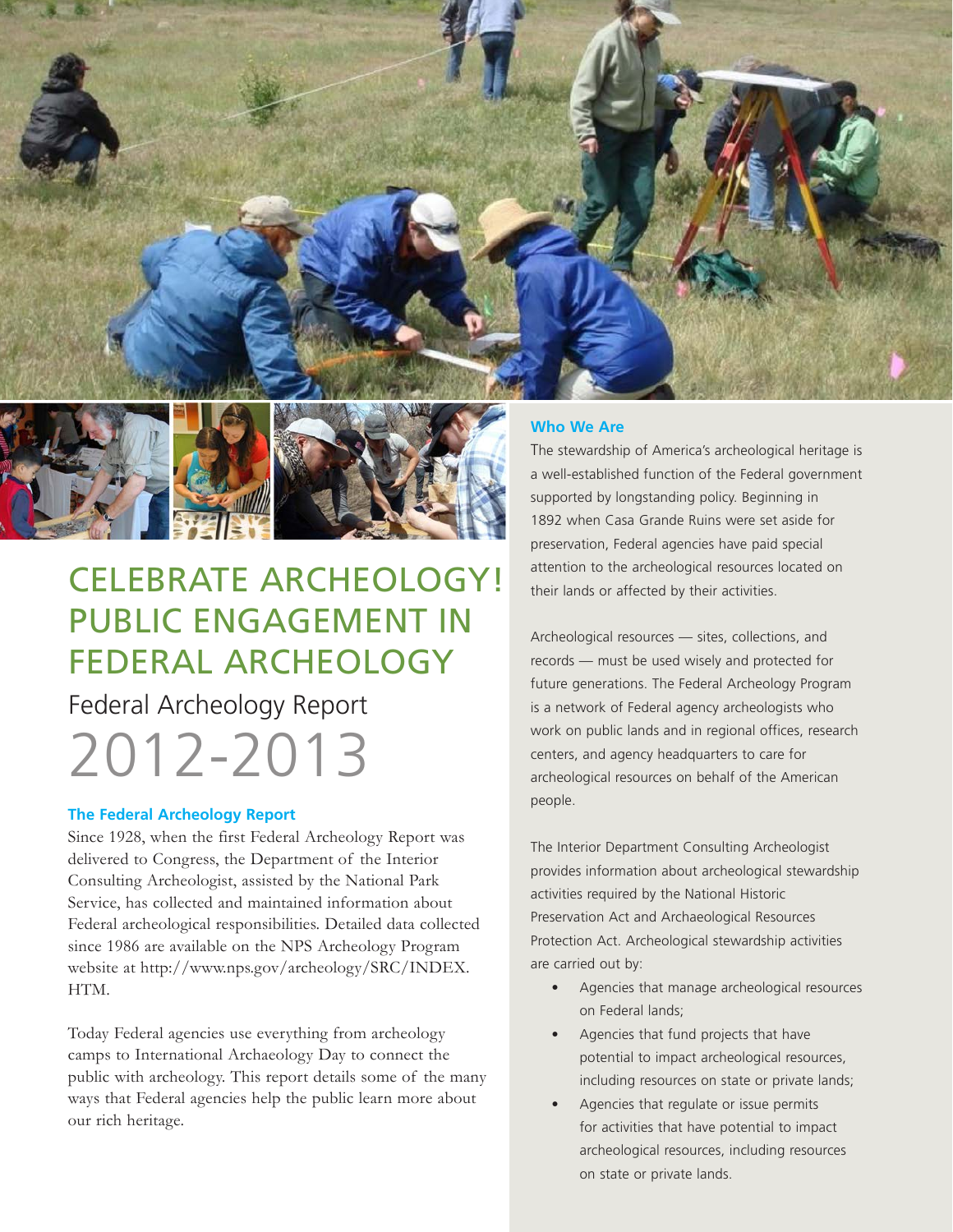# *2012-2013 At A Glance*

## **Inventory and Stewardship**

- • 2,879 archeological inventories and 522 data recovery projects carried out under NHPA Sections 106 and 110, resulting in 19,722 archeological reports
- • At least 2,500,000 acres inventoried to identify and document archeological resources
- 37,000 new archeological sites on Federal lands documented
- 26,600 archeological sites evaluated for listing on the National Register of Historic Places

## **Archeological Collections and Support of Science**

- • Over 116 million archeological objects and 52,000 cubic feet of archeological material preserved and cared for
- Archeological collections utilized 1,600 times for research and exhibition

## **Site Protection and Prosecution of Looters**

- 1,850 permits issued for archeological research on Federal land
- • 850 documented instances of looting and vandalism of archeological resources

## **Partnerships and Volunteers**

- 184,110 volunteer hours for archeology, valued at over 2 million dollars
- 303 partnerships contributing almost 6.5 million dollars for archeology

Numerical data are available on the NPS Archeology Program website at http://www.nps.gov/archeology/SRC/INDEX.HTM.

## **Connecting With Our Heritage – Partnerships, Volunteers, and Outreach**

Federal agencies introduce citizens to archeological stewardship through many kinds of public programs, including partnerships with communities and local organizations, volunteering, and innovative public programming. Federal partnerships with community organizations connect communities with their archeological heritage and promote good heritage ethics, creating stewards for archeological resources.

## **Stewardship of Our Heritage – Site Inventory and Documentation**

Good archeological stewardship begins with identifying and documenting archeological resources. National Historic Preservation Act (NHPA) Section 110 requires Federal agencies to establish programs to systematically inventory archeological resources on Federal lands. Inventory and documentation – knowing what resources you have - is the first step in a robust and responsive stewardship program.

NHPA Section 106 requires Federal agencies to take archeological resources into account when planning Federal undertakings on or off Federal lands that might affect archeological resources. Mitigation promotes data collection from impacted resources. Baseline identification and documentation of archeological resources makes them easier to avoid or consider during Federal undertakings.

## **Caring for Our Heritage – Archeological Collections**

Archeological collections consist of excavated objects, field notes, photographs, reports, and other materials that are produced as part of scientific investigations. Federal agencies are required by law to care for archeological collections from Federal lands.

Archeological collections are a continuing source of information about past events. Access to artifacts and information, through actual or virtual exhibits, help connect us to our past.

## **Heritage for the Future – Protecting Archeological Resources**

Access to digital images and other material makes guarding archeological site locations difficult. Rather than shielding resources from the public, Federal agencies rely on citizens to help protect and respect archeological sites. A well-informed and knowledgeable American public is our biggest advocate for our non-renewable and precious cultural heritage.

Professional organizations and the public assist Federal archeologists to protect archeological resources in a number of ways. They monitor activities on Federal lands that may harm archeological sites and update agency personnel when they see destructive activities. Partner organizations develop outreach programs and interpretive materials to inform the public about the value of archeological resources.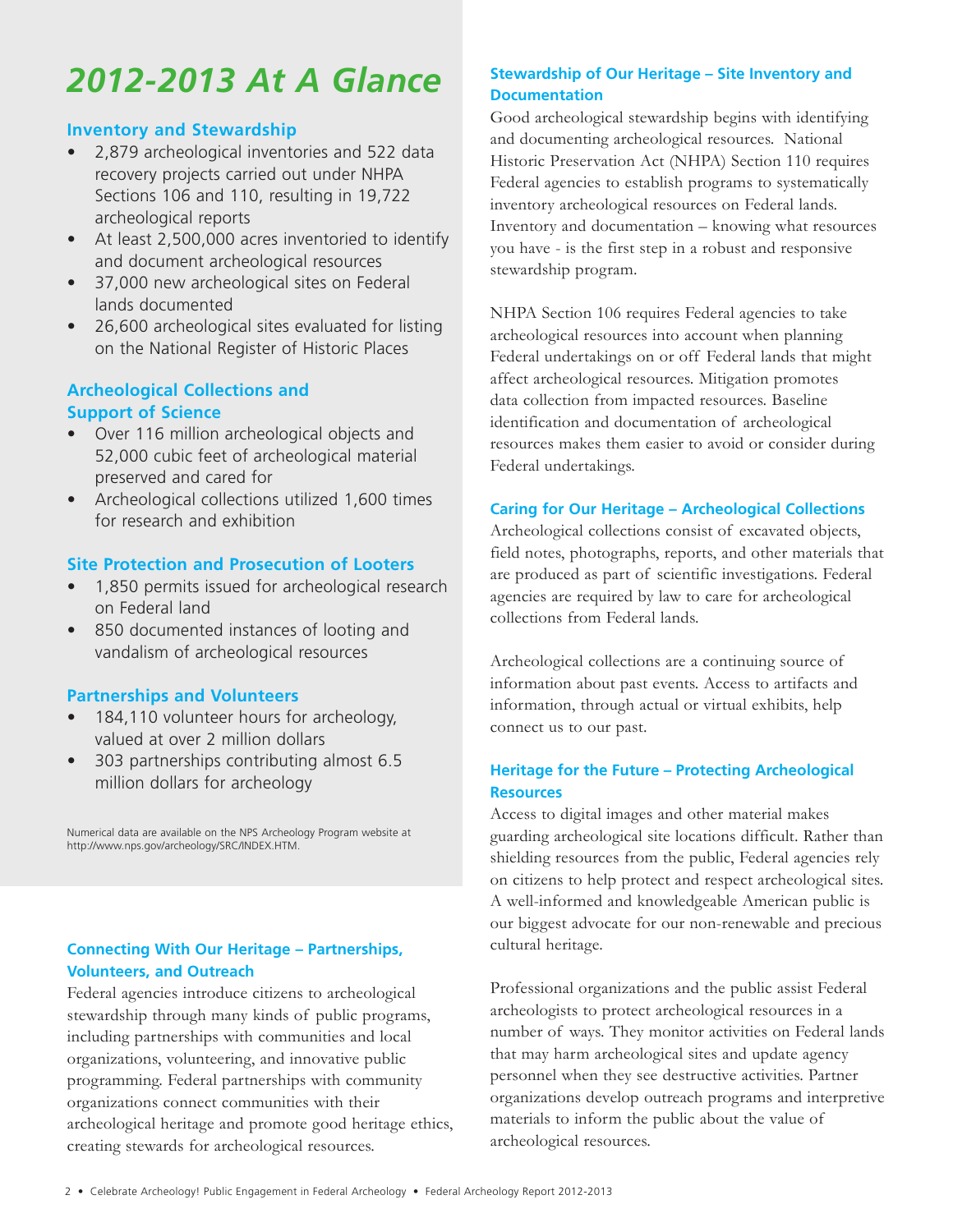There was much concern about the safety of archeological resources on Federal lands during the government shutdown in 2013. Adequate monitoring of archeological resources is a constant challenge, however, and it is unknown how many archeological resources on Federal lands are vandalized annually.

#### **Science for the Future – Climate Change**

One of the biggest challenges facing Federal archeologists is not looting and vandalism, but the loss of archeological resources from changing environmental conditions. Climate change requires archeologists to think carefully about whether to save or document archeological sites that will fall prey to erosion, desiccation, more frequent and hotter fires, and sea level rise.

## **Public Explores Early 19th Century Shipwrecks, Thanks to BOEM and NASA**

In April 2012, the NOAA ship *Okeanos Explorer* provided the a look at the wreck of an early 19th century armed and copper sheathed sailing ship. Equipped with telepresence technology, *Okeanos Explorer* reached audiences around the world through live streaming Internet video. As members of the public watched, they became "citizen explorers," sharing in the discovery with maritime archeologists.

A Shell Oil sonar survey had located this and two other anomalies in about 4,000 feet of water nearly 200 miles offshore in the northern Gulf of Mexico. A change in

BOEM policy facilitated the discoveries of these and 17 other vessels in 2012.1

An expedition returned to the site on the *Nautilus*  in July 2013.<sup>2</sup> Using the Remotely Operated Vehicle (ROV) *Hercules*, the team completed photo and video documentation and created detailed photo-mosaic and acoustic maps of the site.

The *Nautilus* also investigated the two additional shipwrecks identified by the Shell Oil sonar scan. To the archeologists' astonishment, both sites proved to be historic shipwrecks with artifacts similar to those from the first wreck, suggesting that all three vessels sank during the same time period.

One appears to be an unarmed merchant ship transporting animal hides, blocks of tallow, and unopened crates. Surprisingly, much of the ship's wooden hull has survived the ravages of nearly 200 years beneath the sea.

The third, largest of the three vessels, was also coppersheathed and unarmed. It had a substantial amount of stone ballast, suggesting that the vessel did not carry a cargo at the time she slipped beneath the waves.

Considered together, the three vessels appear to be a privateer or pirate vessel armed with a pivot gun, carronades, and muskets, in convoy with two captured ships. This may be the first time archeologists have discovered a privateer/pirate ship with its prizes.



Copper hull of a possible 19th century privateer. The arm of the ROV Hercules is on the left.

<sup>1</sup> The agency reconsidered its approach to Section 106 reviews of plans and permit applications from the oil and gas industry on the Outer Continental Shelf, moving from a high probability model approach to a consideration of the merits of requiring bottom survey on all applications under the National Environmental Policy Act (NEPA) Section 101(b)(4) and 40 CFR 1502.22 (Incomplete or Unavailable Information).

<sup>2</sup> Science partners included the Meadows Center for Water and the Environment at Texas State University, Ocean Exploration Trust, NOAA (OER and Office of National Marine Sanctuaries), BOEM, BSEE, the Texas Historical Commission, the University of Rhode Island, Maryland Historical Trust, TexasA&M's Conservation Research Laboratory and Texas A&M University, Galveston.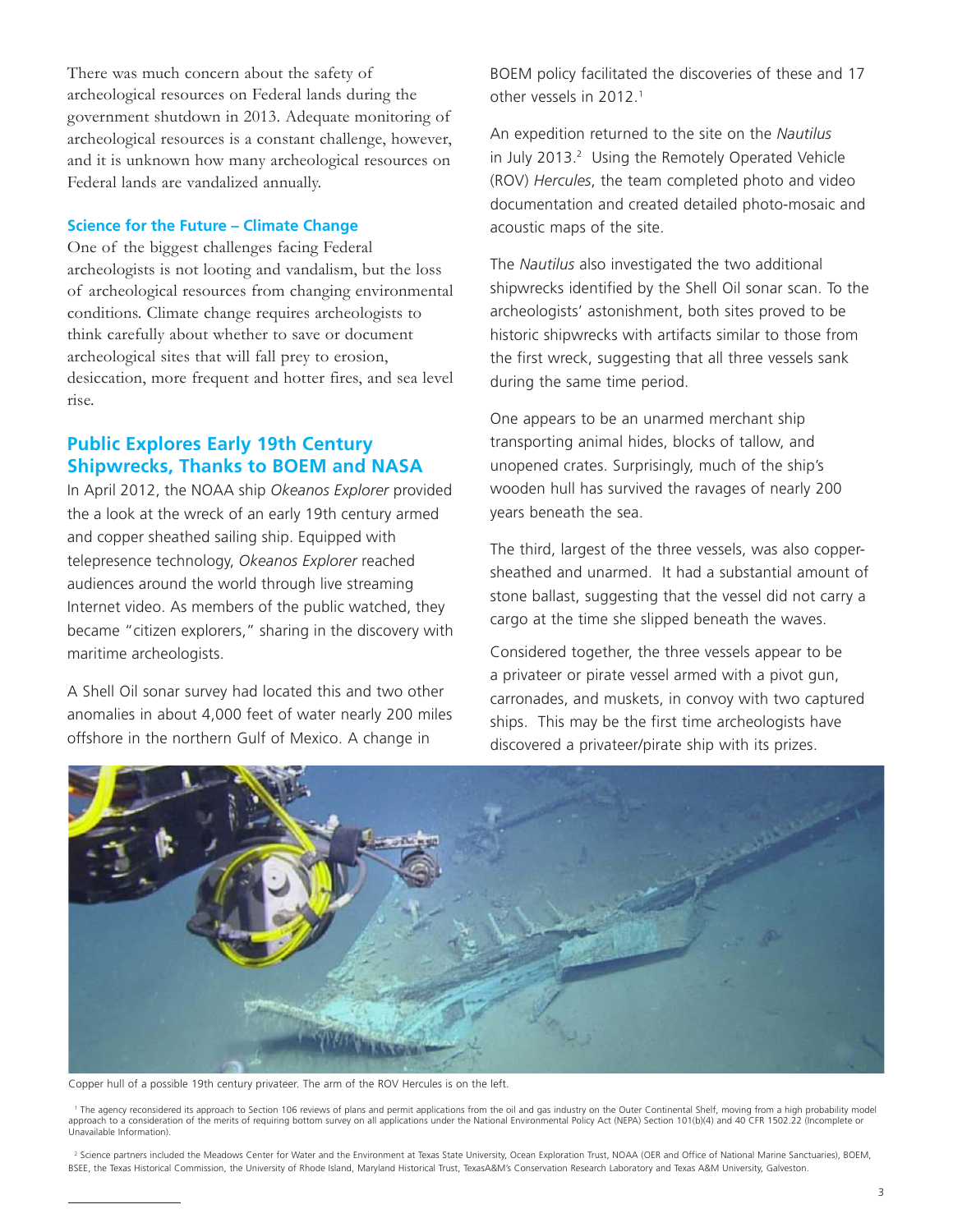# **DOE Archeologists Identify WWII Crash Site, Return Class Ring to Family**

During verification of an airplane crash site, DOE archeologists found a poignant memento of the lives lost. During World War II, eastern Idaho was home to the Arco Naval Proving Ground that became part of the Idaho National Laboratory, managed by the Department of Energy. The Army Air Corps used lands adjacent to the proving ground for high altitude bombing training. Second Air Force heavy bombers ran training missions there from September 1943 until the end of the war. On January 8, 1944, a B-24J Liberator from the 464th Bomb Group, 776th Bomb Squadron, Pocatello Army Air Base, crashed, killing all seven men on board. Tragically, all were under the age of 30, and several left young families.



Class ring retrieved from 1944 crash site, Pocatello, Idaho.

While studying World War II-era plane crashes in eastern Idaho, a Pocatello historian and airplane enthusiast came upon the story of aircraft 42-73365 and notified the Idaho National Laboratory that the crash may have occured on DOE land. Using non-invasive archeological methods, DOE cultural resource specialists and archeologists were able to locate the crash site and, surprisingly, retrieve a class ring belonging to the wife of one of the men. They returned the ring to a daughter of the crewmember.

# **Archeological Inventory at National Wildlife Refuge Reveals Rare Site**

Paleoindian sites are relatively rare, and usually deeply buried under layers of soil. Archeologists from the Bureau of Land Management, Bureau of Reclamation, Fish and Wildlife Service, and Shoshone-Bannock Tribes; and paleontologists from the Idaho Museum of Natural History have mapped and inventoried a Paleoindian site and a more recent site along the shores of Lake Walcott in Minidoka National Wildlife Refuge, Idaho.



Stone tool recovered from site in Minidoka NWR.

Lake Walcott is formed by impounding the Snake River. A drawdown of the lake revealed the archeological sites. One site consisted of a large scatter of mineralized bones and several dark areas that appear to be hearths. Archeologists and paleontologists identified birds, horses, camels, sloths, rabbits, carnivores, and bison. Stone tools were also collected. Several bones had cut marks and damage from being struck by a heavy object.



Bison vertebra from site at Minidoka NWR.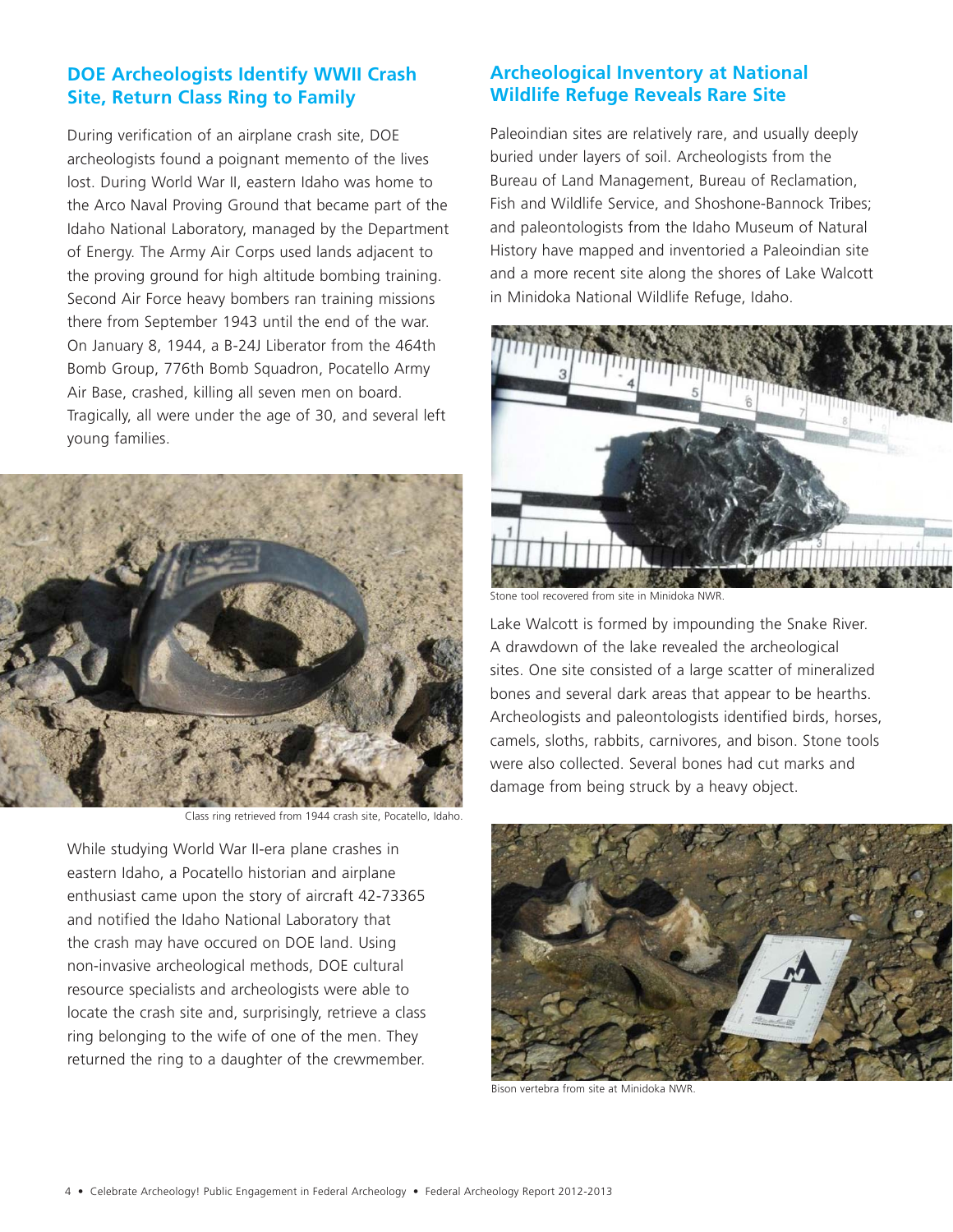The second site was a scatter of bison bones with different mineralization patterns, suggesting that they are younger than the first site. Stone flakes, arrowheads, stone tools, and numerous hearths were identified.

In addition to the archeological sites, a gravel deposit containing bones from extinct fauna (camels, horses, and sloths) was also inventoried. Most of these bones were aligned with the river current. This deposition event occurred during the Late Pleistocene epoch and appears to be the result of seasonal flooding. It may be related to the Bonneville Flood—a catastrophic flood event from the last Ice Age that released water from glacial Lake Bonneville and sent it raging down the Columbia River.

# **What is International Archaeology Day?**

International Archaeology Day highlights the efforts of archaeological organizations that plan and organize public outreach events, invite wider media attention, and provide a central information source via the Archaeology Day website, all to generate greater understanding of the discipline.

Each year, since then, the Archaeological Institute of America (AIA) organized, hosted, and sponsored public outreach programs across the U.S. and Canada. International Archaeology Day was first celebrated on October 22, 2011, and was known as National Archaeology Day. The day was officially recognized by congress. While International Archaeology Day is now officially held on the third Saturday in October, events are held throughout the month of October. Events include lectures, archeology fairs, site visits, lab open houses, special museum tours and exhibits, student presentations, excavations, and film screenings; but there have also been special kayaking tours, pub crawls, ancient fashion shows, and spear throwing contests!

In 2012, over 60,000 people participated in approximately 275 events with 125 collaborating organizations. Participation included events in 49 U.S. states; 8 Canadian provinces; and Australia, Egypt, France, Germany, Ireland, and the United Arab Emirates.

In 2013, the name of the event was changed to International Archaeology Day to better reflect the worldwide participation. 375 events were planned and the list of collaborating organizations swelled to 188. Despite a few larger events being canceled due to a 16-day shutdown of the U.S. government, approximately 75,000 people participated. Nine new countries were added to the growing number of places around the world celebrating International Archaeology Day.



A young student ponders an exercise on International Archaeology Day (Archaeological Institute of America)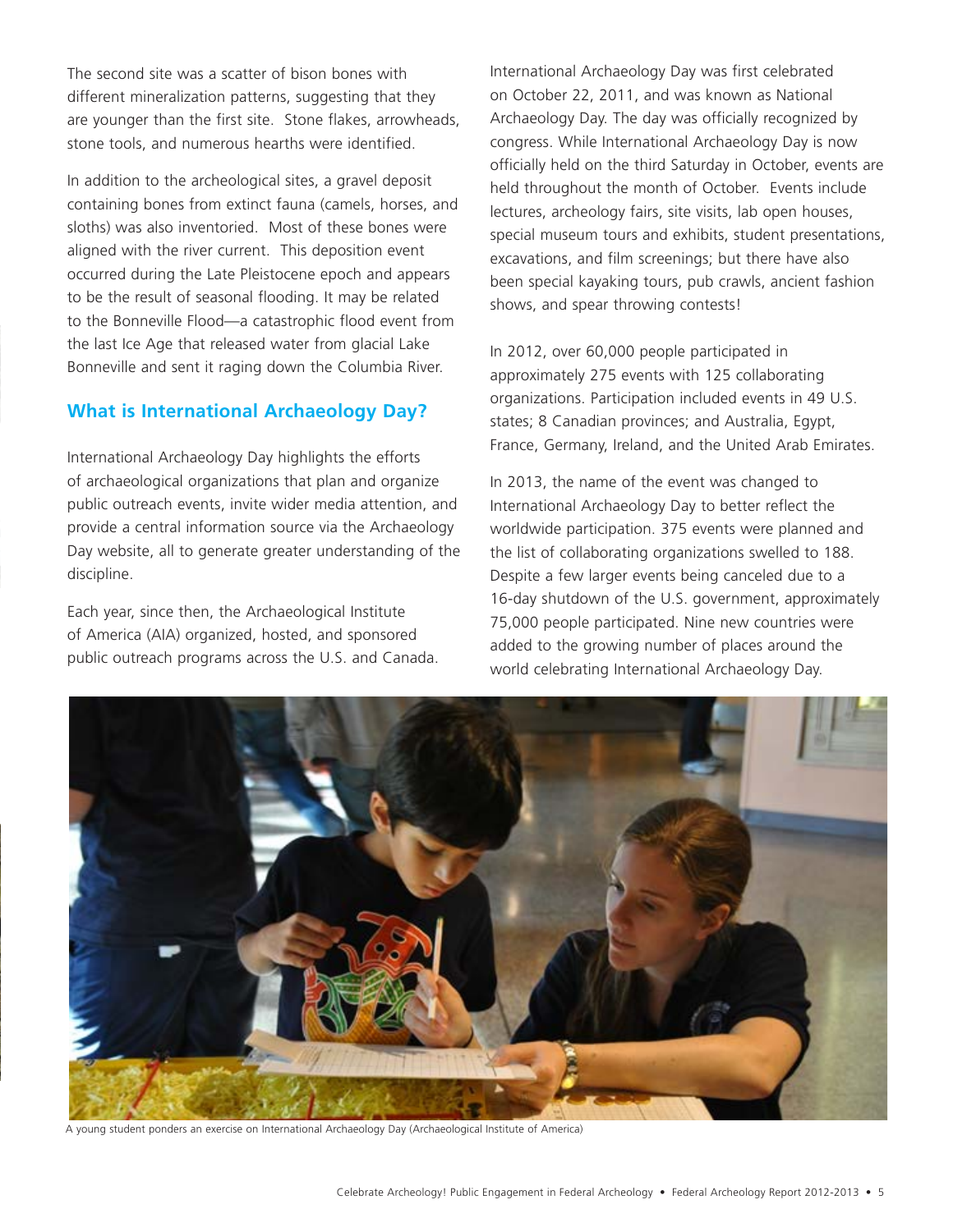# **Project Archaeology: Discover the Past-Shape the Future**

*A little girl in Washington DC learns about a slave cabin during a lesson from Investigating Shelter and comments how she never learned about her own ancestors in school before.*

*After a rock art lesson from Intrigue of the Past, when asked what students will retain from the lesson in ten years, kids say they will remember how defacing rock art hurts the living descendants of those who put them there.*

Project Archaeology's mission is to save archeological sites, protect the human past, and honor the memory of past peoples. Archeological sites are threatened by destruction, looting, and vandalism. The best way to protect these sites is by educating the public. Project Archaeology connects teachers and students to the human past through discovery.

Project Archaeology, funded by BLM, is a dedicated to teaching scientific and historical inquiry, cultural understanding, and the importance of protecting our nation's rich cultural resources. The organization delivers high-quality educational materials and professional development courses to teachers and students nationwide. Through Project Archaeology, educators can help schoolchildren of today know and experience America's cultural heritage as the adults of tomorrow.

Through a national network of state and regional programs, master teachers, and 12,000 Project Archaeology educators, materials and instruction reach an estimated 250,000 learners every year in 37 states. Project Archaeology received the Society for American Archaeology Excellence in Public Education Award in 2010 and the Secretary of the Interior's Partners in Conservation Award in 2011. http://projectarchaeology.org/

# **USFS Passports in Time: Connecting People with Archeology**

Passport in Time (PIT) is a volunteer archeology and historic preservation program coordinated by the U.S. Forest Service. The goal of PIT is to preserve the nation's past with the help of the public. PIT volunteers work alongside archeologists and historians on archeology projects on public lands. The volunteers learn and have fun while helping care for historic properties. One of the most important outcomes for the program is an educated public that understands and supports archeology and historic preservation.

PIT's success is due to its grass-roots origin and groundup organization. The first PIT project, in 1988, on the Superior National Forest in the upper Midwest was in direct response to public interest in archeology that quickly became a demand for active involvement. It grew to include 117 national forests in 36 states. In 2006, PIT was expanded to provide other Federal and state agencies the opportunity to have their projects advertised through the PIT Clearinghouse.

Agencies proposing to host a project that uses volunteers may advertise their projects on the PIT website. Volunteers learn about projects that needed assistance through an online clearinghouse. Projects may be around the corner or across the country; all create opportunities to connect with our country's rich heritage. As of 2014, over 500 PIT volunteers have provided 1,586,855 hours of service on 2,727 projects. Early PIT volunteers who volunteered with their parents are now adults, teaching their own children about the benefits of maintaining cultural resources. http://www.passportintime.com/



Teachers learn archeological mapping skills in a Project Archaeology Field School El Rito High Country Survey Crew -Carson National Forest, New Mexico, 2011 (Bureau of Land Management)

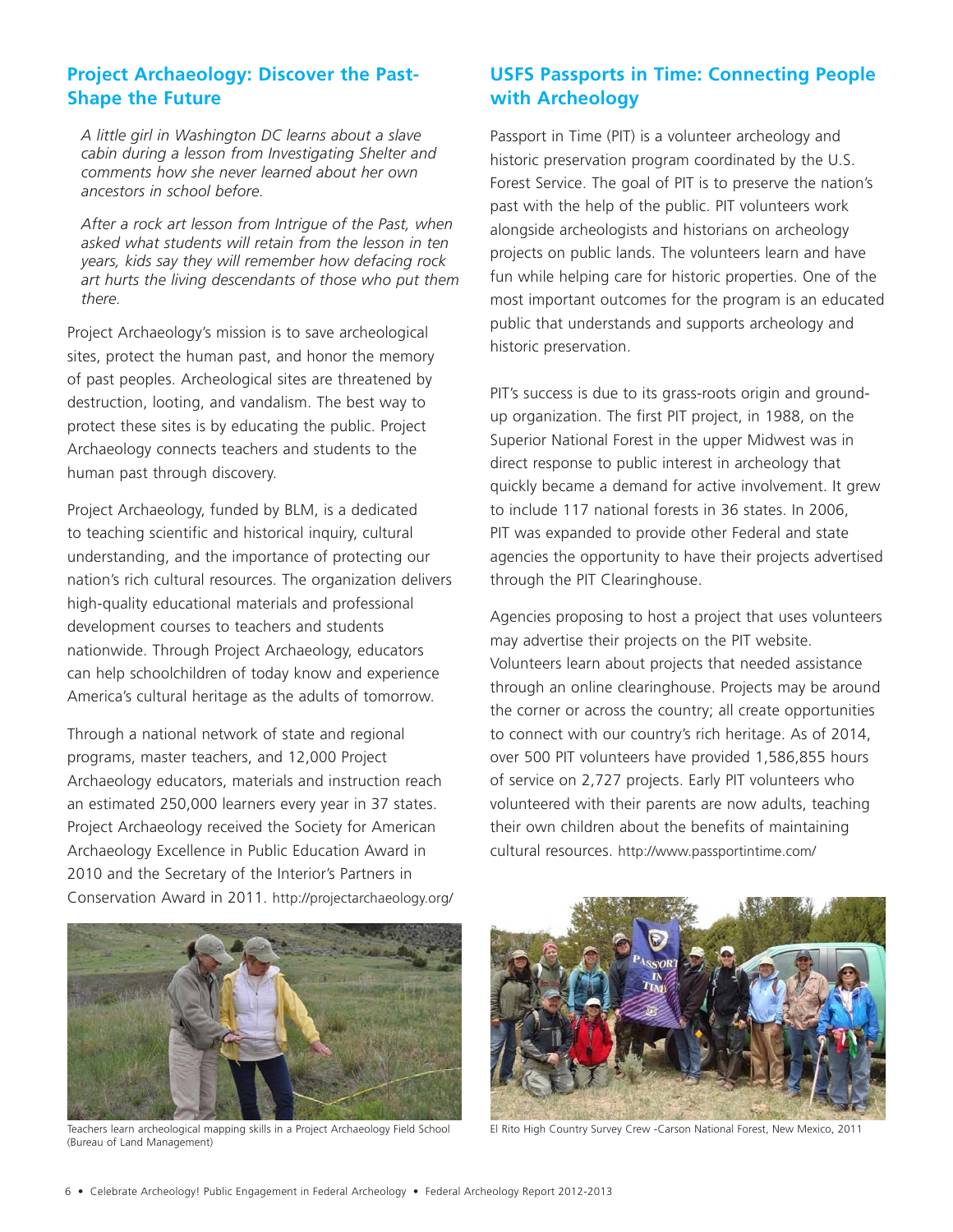# **Department of Homeland Security Supports Study of Mexican-American War Earthen Fort**

Historic Fort Brown on the northern bank of the Rio Grande River in Brownsville, Texas, defended lands newly annexed from Mexico in 1846. Constructed from earth, the fort was abandoned shortly after the end of the Mexican-American War. Over time, the earthen walls have eroded and suffered other damage. Thanks to efforts by the Department of Homeland Security (DHS), the National Park Service (NPS) Palo Alto Battlefield National Historical Park (NHP), and the International Boundary and Water Commission (IBWC), however, the footprint of this important site has not been lost.

General Zachary Taylor's construction of the fort led to a two-year war with Mexico. In 1848, the Treaty of Guadalupe Hidalgo ended the war and provided terms of peace. The U.S. acquired land that would eventually become California, Arizona, New Mexico, Utah, Nevada, and parts of Colorado and Wyoming.

The treaty also allowed Mexican citizens to stay in the transferred territory, become U.S. citizens, and retain title to land granted by Spain or the Republic of Mexico. The ratification of the Treaty of Guadalupe Hidalgo created a large number of American citizens of Mexican descent. Although many struggled to retain their lands and to be treated as equal, these new American citizens were part of the foundation of our modern Mexican American community and culture.

The land occupied by Fort Brown is now owned by the IBWC. The area of the earthen fort has been part of a stable, a polo field, a drill field and a golf course. In the 1950s much of the structure was bulldozed to build a levee along the Rio Grande River.

When Palo Alto Battlefield NHP and the NPS Midwest Archeological Center hosted the 21st annual workshop for geophysical archeology at the site in 2011, archeologists feared that much of the fort was lost. Results from the magnetic and ground penetrating radar surveys, however, suggested the presence of intact buried archeological features and artifacts associated with the fort. The resistivity data provided



Resistivity data from 2011 ground penetrating radar investigations at Fort Brown, Brownsville, Texas. The southeast bastion is clearly visible.

the best indications; one bastion, along with the ditch surrounding the parapet wall, is clearly outlined in the data. Armed with data collected during the workshop and subsequent investigations funded by DHS, NPS staff will continue a partnership with the IBWC and the University of Texas at Brownsville/Texas Southmost College to explore, preserve, and interpret this important site.

# **Working Collaboratively: The Tribal Cultural Landscapes Project**

The Tribal Cultural Landscapes project is a collaborative effort involving Federal agencies and tribes to integrate historical, archeological, and traditional knowledge about landscapes. The goal is to develop best practices for identifying and communicating about holistic cultural landscapes of tribal significance. The Federal agencies are committed to developing a proactive approach to working with Native American communities to identify areas of tribal significance that need to be considered in the planning process for offshore renewable energy.

The Bureau of Ocean Energy Management (BOEM); the National Ocean and Atmospheric Administration's (NOAA) Office of National Marine Sanctuaries and National Marine Protected Areas Center; a Tribal Facilitator; and the Tribal Historic Preservation Offices of the Yurok Tribe in California, the Confederated Tribes